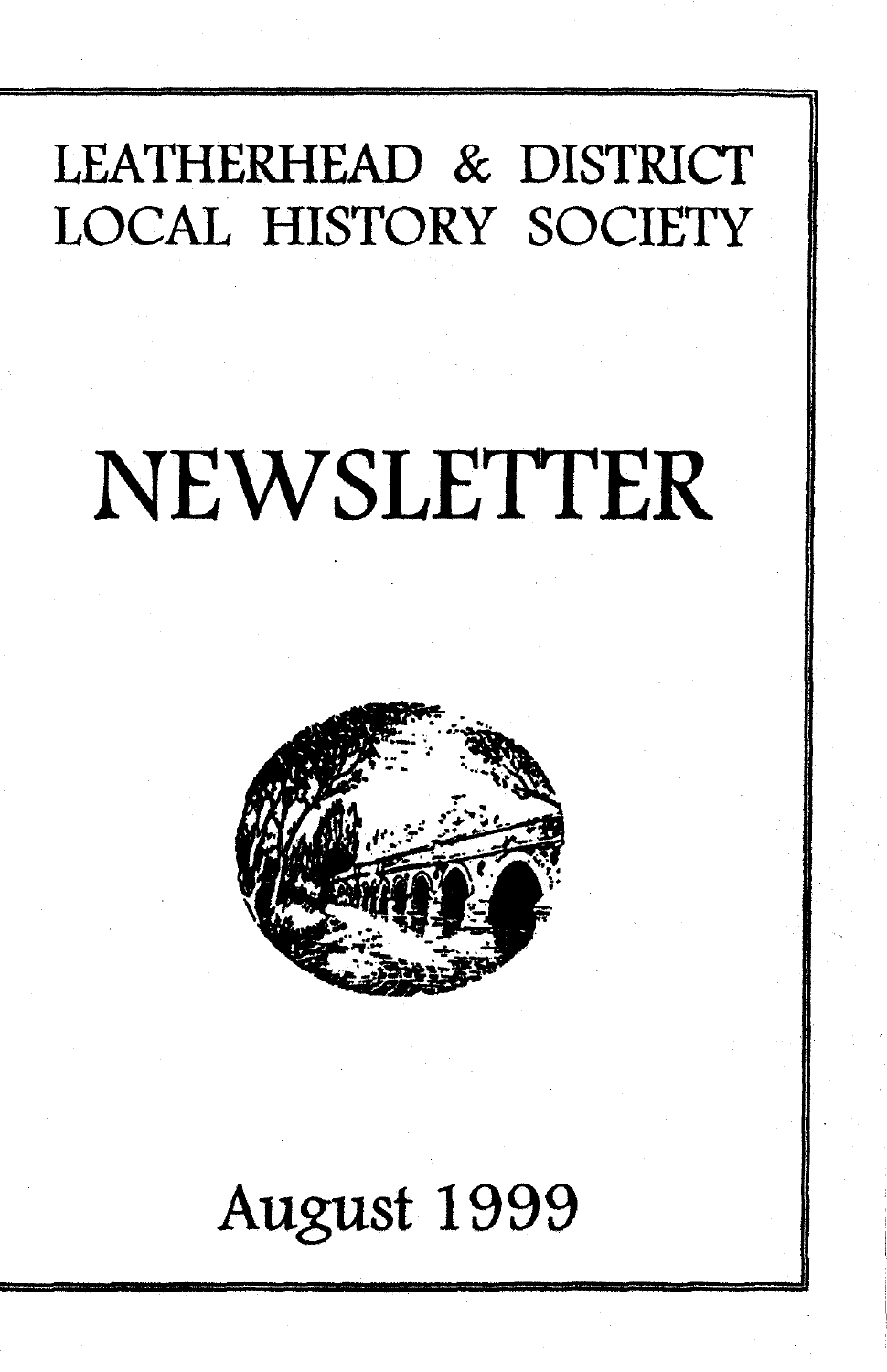#### **LEATHERHEAD** *&* **DISTRICT LOCAL HISTORY SOCIETY Hampton Cottage, 64 Church Street, LEATHERHEAD Surrey KT22 8DP Tel: 01S72 386348**

| <b>CHAIRMAN</b>  | <b>SECRETARY</b>    | <b>TREASURER</b>    |
|------------------|---------------------|---------------------|
| Peter A. Tarplee | <b>Thelma Lucas</b> | <b>Judith Mills</b> |
| 01372452301      | 01372844345         | 01372372146         |

**Registered Charity No. 802409**

**The Society meets on the 3rd Friday of the month in at die Letherhead Institute from September to May. For details see programme in this issue.**

|                                                                       | <b>1999 Membership Subscriptions</b> |                   |
|-----------------------------------------------------------------------|--------------------------------------|-------------------|
|                                                                       |                                      |                   |
|                                                                       |                                      |                   |
|                                                                       |                                      |                   |
| MEMBERSHIP SECRETARY                                                  | <b>Jack Barker</b>                   | 01372 458469      |
| The Museum is open from April until December at the following times : |                                      |                   |
| <b>The complete of the Complete Street</b>                            |                                      | $1.00 - 1.00 - m$ |

| SUB-COMMITTEE CHAIRMAN | Alan V. Pooley             | 01372374093 |
|------------------------|----------------------------|-------------|
| Saturday               | $10:00$ p.m. $-$ 4:00 p.m. |             |
| Friday                 | $10:00$ p.m. $-1:00$ p.m.  |             |
| Thursday               | $1:00$ p.m. $-$ 4:00 p.m.  |             |

**The Library is open from 10:30 am to 1:00 pm on Tuesday, Thursday** *&* **Friday and from 10:00 am to 12:30 pm on the first Saturday in the month or by arrangement with the Librarian.**

| LIBRARIAN                | <b>Gwen</b> Hoad                                                                                                                               | 01372 273934       |
|--------------------------|------------------------------------------------------------------------------------------------------------------------------------------------|--------------------|
|                          | The Records are available for study by arrangement.                                                                                            |                    |
| <b>RECORDS SECRETARY</b> | <b>Brian Godfrey</b>                                                                                                                           | 01372 454654       |
|                          | <b>Lectures</b> on the local history of the area may sometimes be given<br>to other local societies by our members.                            |                    |
| <b>LECTURE SECRETARY</b> | <b>Gordon Knowles</b>                                                                                                                          | 01372458396        |
|                          | The Newsletter is published quarterly.                                                                                                         |                    |
|                          | Copy for the November 1999 issue should reach the Society's Office by 15 October 1999<br>FOR ENQUIRIES ABOUT THE NEWSLETTER contact the MUSEUM | Phone no. as above |

The Friends of Leatherhead Museum support the Society's work in the Museum

**SECRETARY Thelma Lucas 01372 844345**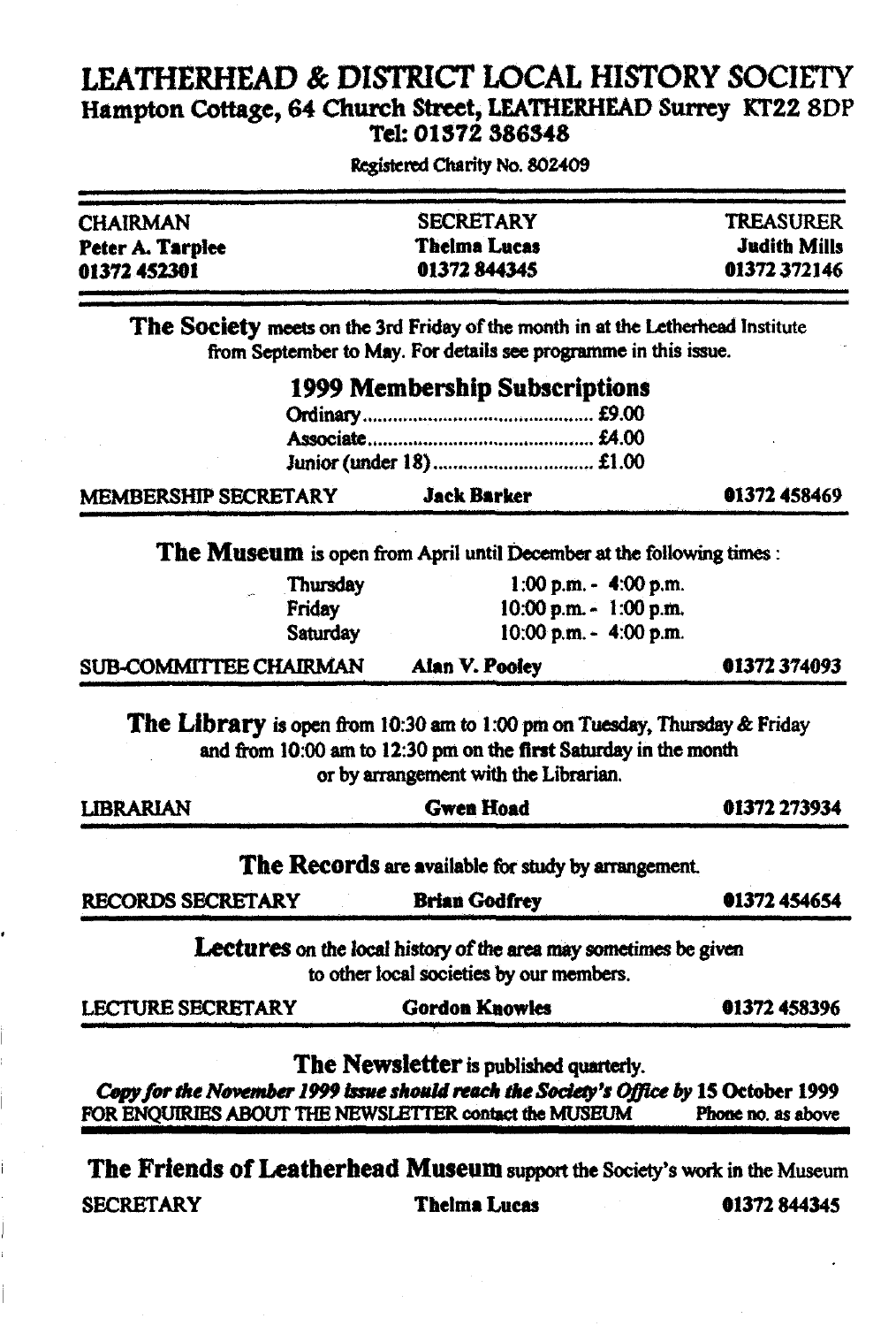NEWSLETTER 3/99 AUGUST 1999

#### FROM THE CHAIRMAN

Since I wrote for the May Newsletter the Society has held its AGM. At this meeting Peter Starling stood down as our Treasurer and he was warmly thanked for his services to the Society over the last three years. We were pleased to welcome Judith Mills as our new Treasurer - a task she has been performing since the New Year.

In his Treasurer's report Peter Starling stated that the Executive Committee did not wish to raise the annual subscriptions to the Society, but in order to cover increasing costs the charges for attendance at our lectures will go up; from September the charge for members will be £1.00 and for non-members **£2.00.**

Our president pointed out that the various activities of the Society could not be maintained without further voluntary effort. The Committee is short of members and, in particular, we are still without a Museum Curator and a Sales Secretary. In the last Newsletter I explained how the Curator's duties were much less than hitherto; and now that the sales at our meetings and in the Museum have been taken over by the Friends of Leatherhead Museum the work of the Sales Secretary is very much reduced. If someone feels that he or she could take on the work of selling our books it would be a great relief to the committee member who has been trying to keep the job going while carrying out the duties of Chairman. Anyone who would like to consider this is invited to get in touch with me and I will be pleased to explain what is involved.

I do not want my contribution to the Newsletter to be a constant complaint about the need for more helpers but we must bear in mind that if the Society is to cany out all the functions it sets out to then a certain minimum number of active members is necessary.

However, many positive things are happening. A number of you are, or have been, involved in producing publications. This is an important part of our activities. Elsewhere in this Newsletter you will see details of the launch of Linda Heath's second book of archive photographs. This time she features Bookham and Fetcham. Last year we held a very successful book launch in Fetcham Village Hall. This year, thanks to the generosity of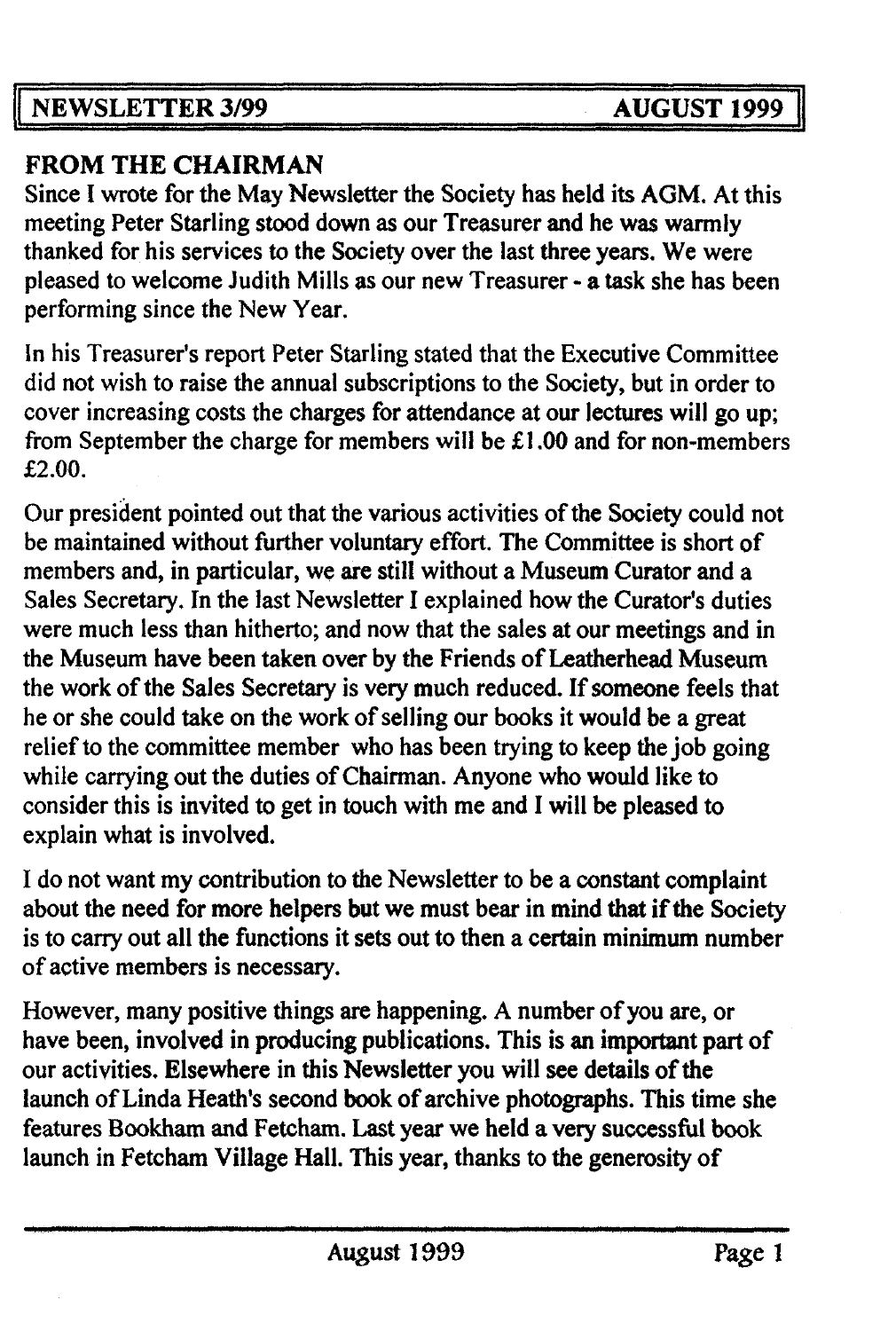Parallel Business Systems we have a much more interesting and exciting venue. I hope to see as many as possible of you on October 22nd.

We have the usual range of visits and lectures planned for the autumn and winter. During the summer Linda Heath arranged walks around Leatherhead town on three Saturdays and the Society has been involved in some of the organisation of Heritage Open Days in the area details of which are given elsewhere in this Newsletter. So we are remaining active but we could do so much more with a little help.

*Peter Tarplee*

#### HERITAGE OPEN DAYS - 19 *&* 20 SEPTEMBER 1999.

This year there will be over 50 properties , walks and exhibitions forming the programme for Heritage Open Days in Dorking, Leatherhead and the surrounding villages.

Full details, including booking arrangements, will be published in posters and leaflets which will be available nearer the time and national publicity will be provided, as previously, in the Guardian.

Regarding activities in the area, a number of places to visit will have been open on previous years including our Museum which will be open on both days. However, a number of properties will be on view for the first time. Among these are Fetcham Park House, Parsons Mead School, Slyfield Manor, Providence Chapel and Broome Hall Ice house.

Walks are to be provided along the Mole, around Leatherhead town as well as Ashtead, Bookham and Fetcham villages. Also there are walks describing the trees of Leatherhead, along the footpaths around Great Bookham and a stroll around Norbury Park. Exhibitions will be provided by Bookham Camera Club, Leatherhead Art Club, The Studio Art Club, and the Surrey Gardens Trust. Also bell ringing will take place at Leatherhead Parish Church.

There will be activities in the area which will be of interest to everyone, each of which will help with understanding our local history and heritage. Look out for the publicity and please support the various events which have been organised. Admission to all events is free.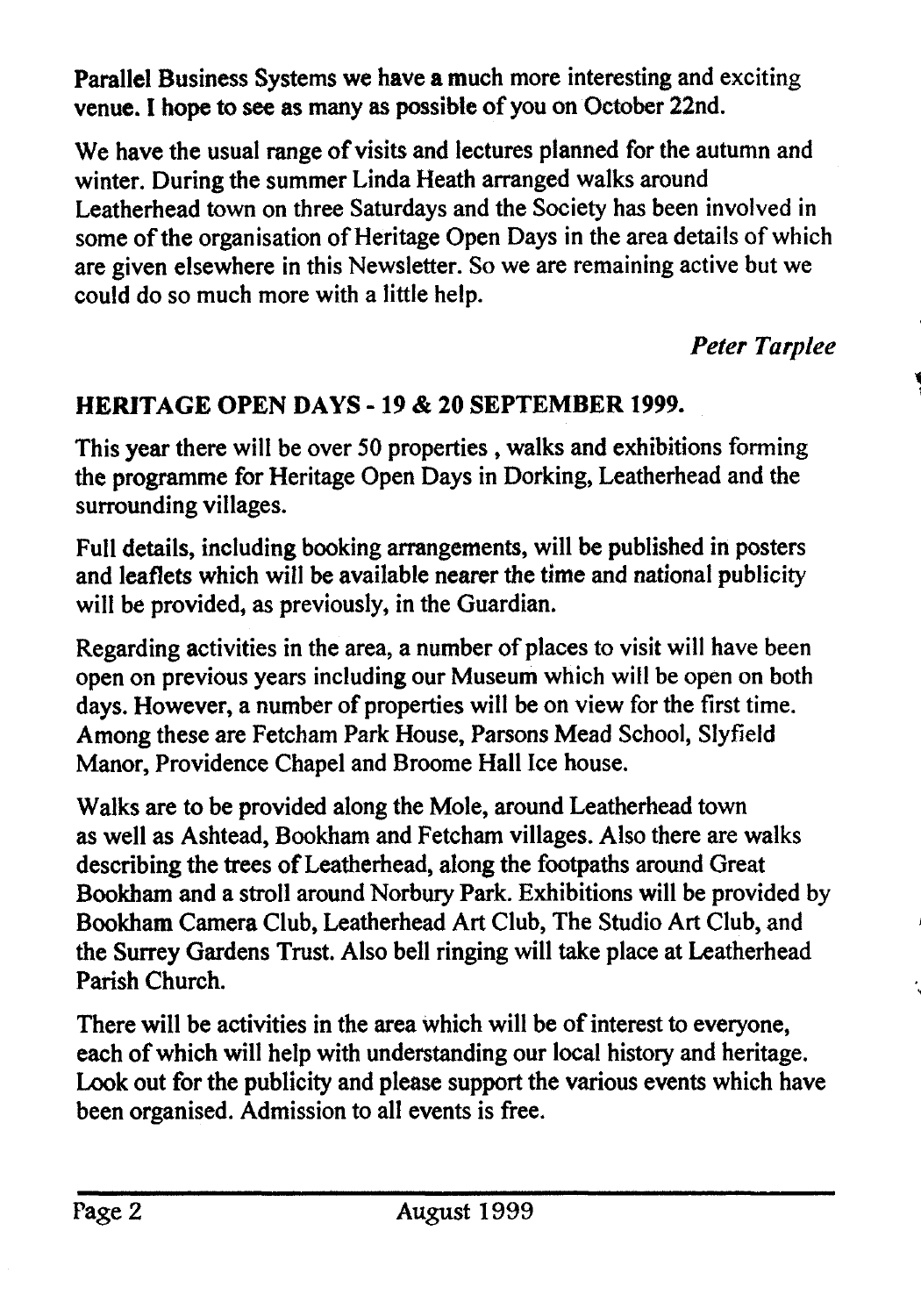### LAUNCH OF NEW BOOK

**On behalf of the Society Linda Heath has compiled another book in the Archive Photograph series. This new book contains old photographs of GREAT and LITTLE BOOKHAM and FETCHAM.**

**Many of the images are from the Society's collection whilst others have been supplied by members. We thank Linda and everyone who has provided photographs, or material for the captions, enabling the pictures and information to be made generally available.**

**The book will be launched at FETCHAM PARK HOUSE from 7.30 p.m. on Friday 22nd October. All members, their friends, neighbours, family and everyone else is invited to this meeting for which there will be no admission charge. There will be a short presentation about the book, a chance to meet over a glass or two of wine and, incidentally , an opportunity to see the inside of this imposing Grade II Listed mansion.**

**We are pleased to acknowledge the generosity of Parallel Business Centres in allowing the Society to use this venue for this function.**

**Copies of the book will be available and we hope that as many as possible who wish to purchase copies will do so on this occasion. This book will solve so many of your Christmas present problems and its sale will help the finances of the Society.**

**PLEASE NOTE THAT THE ENTRANCE TO FETCHAM PARK HOUSE IS FROM BADINGHAM DRIVE.**

#### DORKING RAIL 150

**To commemorate the 150th anniversary of the arrival of the railway to the town, Dorking Museum have mounted a special display which was opened by Sir Paul Beresford on 3 July. The line from Redhill to Dorking was opened on 4 July 1849 and the whole line to Reading was open for passenger traffic from 15 October 1849.**

**The display is open until 13 September and includes photographs, maps, plans, historical documents and models. It was prepared and written by Alan A Jackson who is also a member of this Society.**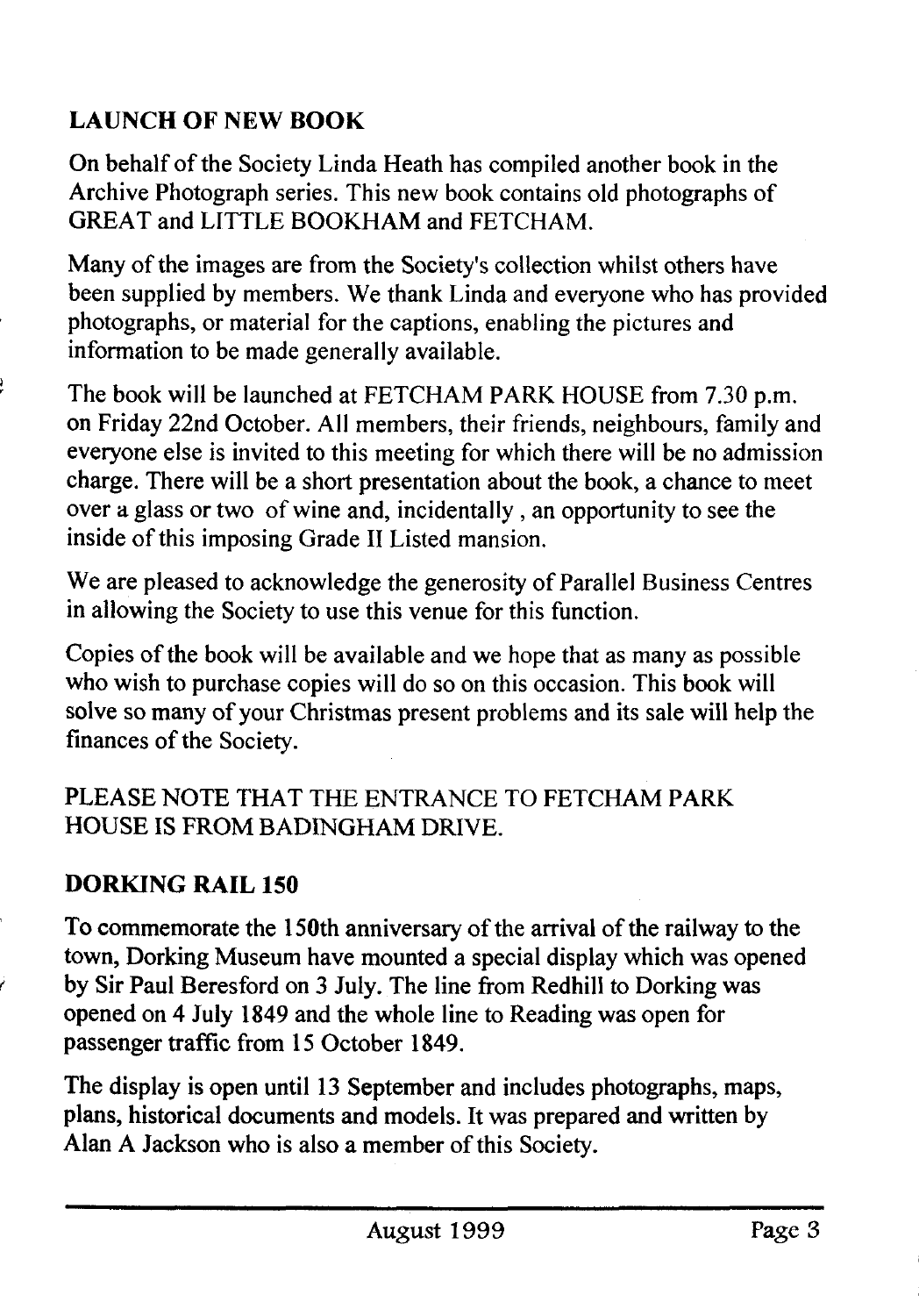**Dorking Museum is open on Wednesdays and Thursdays from 2.00 to 5.00, and on Saturdays from 10.00 to 5.00**

**Incidentally, Alan's latest book has just been published. It is** *'The Railway in Surrey'* **and is published by Atlantic; ISBN 0-906899-90-7. The book describes the development of the railway system in the administrative county and its effect on the social and industrial life of the areas where it was built. The use of railways for military and industrial purposes are described together with a comprehensive account of the applications for freight and industry including internal railway systems on private premises.**

**This is an extremely book which will be enjoyed both by railway and social historians. It is a valuable addition to the record of the history of our county.** *Peter Tarplee*

#### HELP NEEDED

**For a number of years the Society has been allowed to store certain items in the basement of the Mansion. As you are probably aware, Surrey County Council is significantly changing the way it uses the Mansion. This will involve moving the existing library function within the building and creating a new Registration Office for births, deaths and marriages for mid-Surrey in the space vacated.**

**As part of the scheme a secure archive store for the Registration Office will be created in the basement and we will have to remove all the material which is presently stored there. This is mainly new cardboard museum storage boxes and boxes and packets of new books ("A History of Ashtead" and "History of Fetcham")**

**If any member knows of anywhere where the Society may be able to store this material or has access to a van or motor caravan which could be used for transporting it from the Mansion we should be pleased of any help. We are in serious problems with storage and any help which could be given will be much appreciated. Please contact Thelma Lucas or Peter Tarplee if you have any suggestions how we can overcome these unexpected difficulties.** *Peter Tarplee*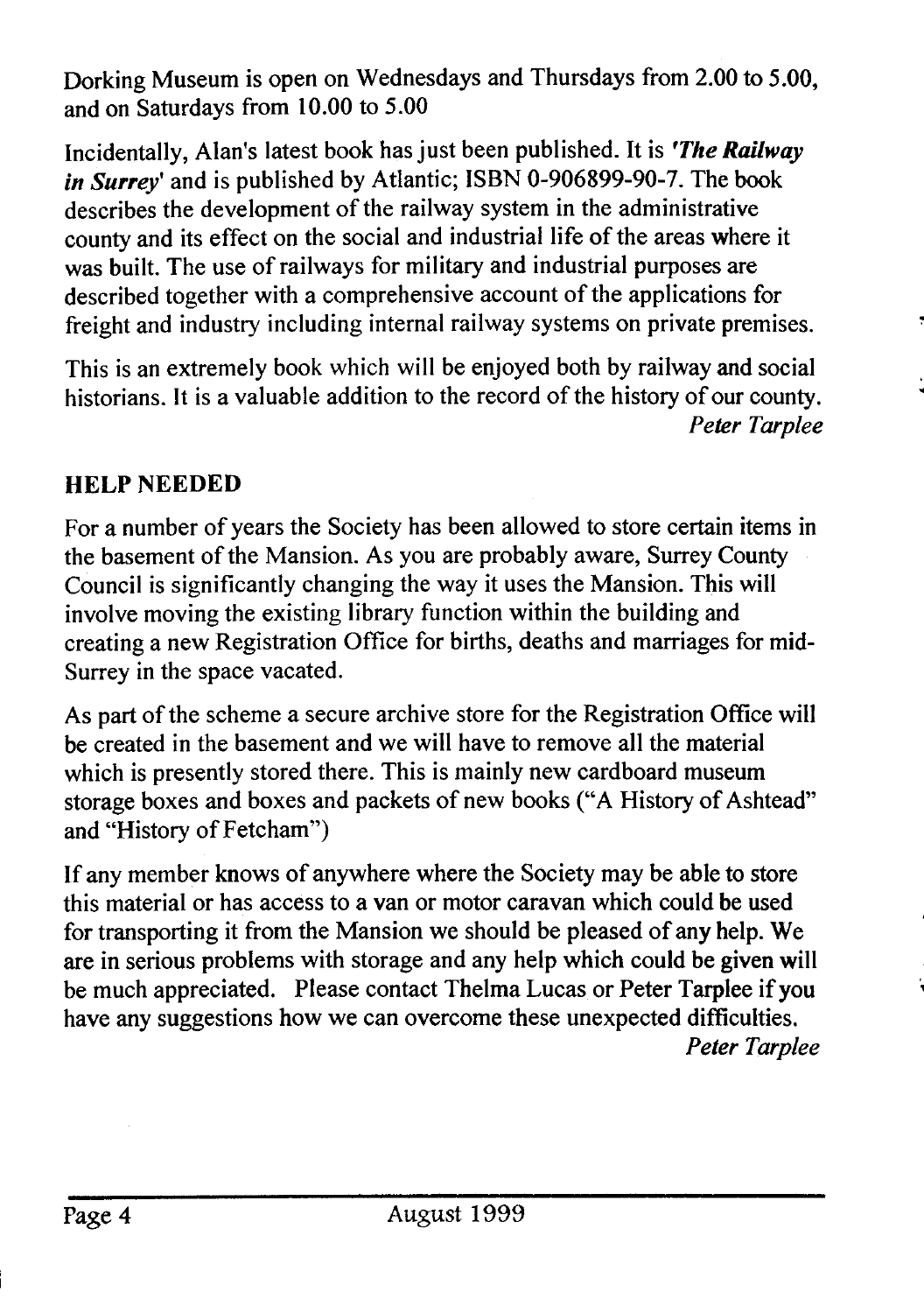#### AVIATION IN THE SOUTH EAST

Gordon Knowles B.Sc., M.Sc., F.I.M. will be holding a series of ten lecturediscussion meetings on behalf of Fetcham and Bookham WEA at the Letherhead Institute on Thursdays from 10.00 to 12.00 commencing 30th September.

The programme will cover the machines and personalities from the early days of balloons, kites, and airships to heavier than air flying at Farnborough, Brooklands, Hendon and the Isle of Sheppey. Then the impact of the first war in the air and the golden years between the wars at Brooklands, Croydon, Gatwick and Hendon.

A Saturday morning visit in November, outside the course, has been arranged to the former Royal Aerospace Establishment at Farnborough and a further visit can be arranged to another important historic site after the end of the course.

Enrolment can be made either at the first meeting or by obtaining a form from the WEA secretary, Joy Tapping, phone 01737 844937. The full fee is £36, concessions £31.

Gordon will also be holding a further series of ten Industrial Archaeology lecture-discussion meetings, plus a visit, in the Spring of 2000. These will again be held at Letherhead Institute commencing Thursday, 13th January. The full fee will be £40, concessions £34. Details will be found in a later Newsletter.

*Peter Tarplee*

#### NEWS FROM THE LIBRARIAN

A recently published book by Margaret Siddall entitled *"From Schoole to School: Changing Scenes 1699-1999"* is a history of St Martins-in-the - Fields High School for girls located in Tulse Hill. What makes it of interest to us, and why a copy is in our Library, is that the school was evacuated to Leatherhead in 1939. It was accommodated in St John's School , though the girls were boarded out in the town or even commuted from Tulse Hill.

"Sharing the facilities meant that while the 250 St John's boys were engaged in sports and other activities in the afternoons, St Martin's girls used the laboratories and the new classroom block, built on three sides of a rectangle. At 1.15 the girls queued up outside the building waiting for the boys to leave by another door...After initial reorganisation the girls were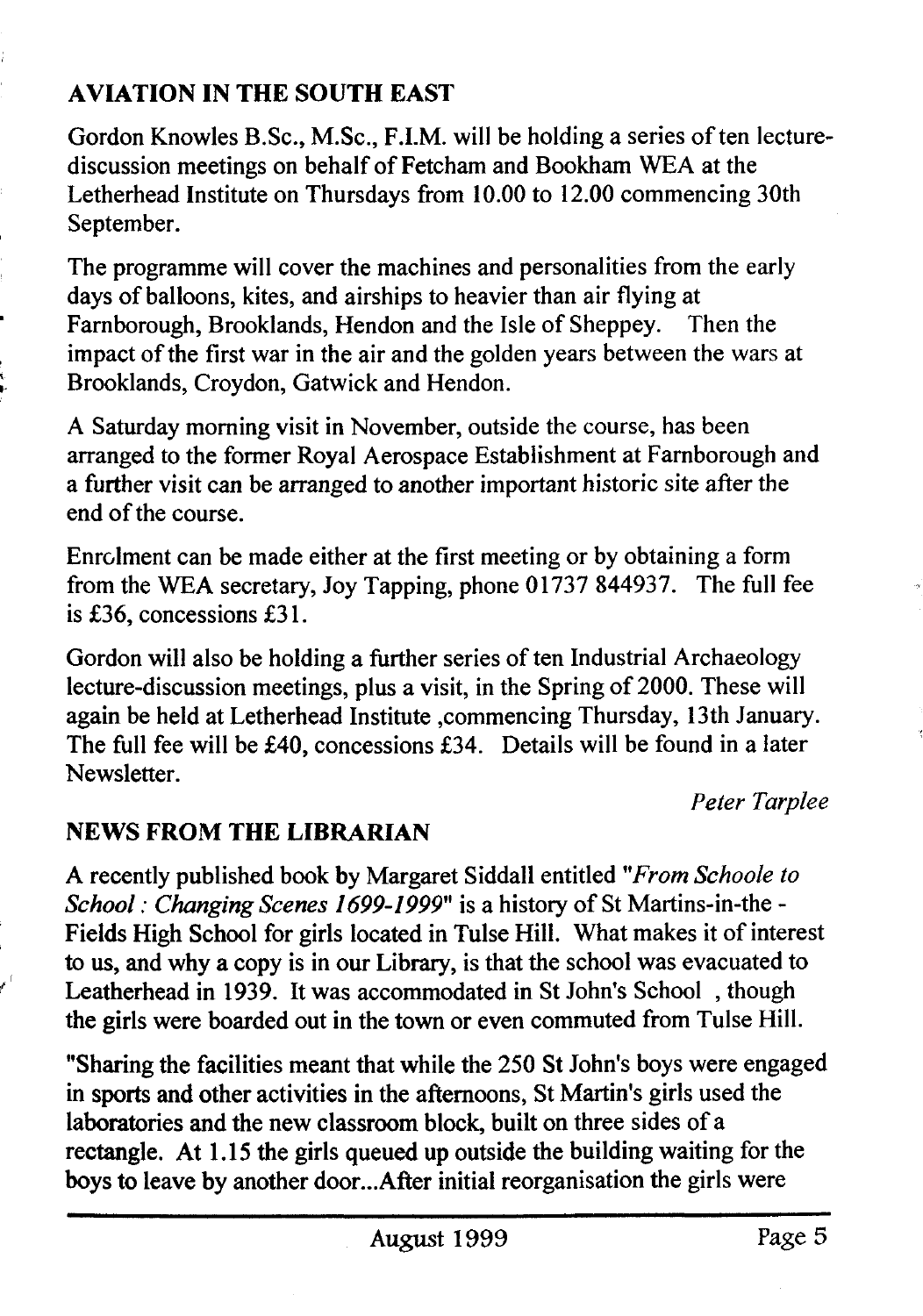**able to use the school library, gym and playing fields, but always at a time when the boys were elsewhere so there was little chance of meeting. Art and singing were added to the curriculum with the use of Wesley Hall in Church Road; and juniors occasionally used the Old Cottage Hospital building. During the first evacuation year sports matches had been interform. Tennis in the summer term, and netball in the autumn and spring, were played on courts hired from the Congregational Church or West Wing, the sports centre in Fetcham Grove. Fifth and sixth forms were also able to use grass courts at the Letherhead Institute".**

**Chapter 4 from which this is an extract, is worth reading for the glimpse it gives us of wartime Leatherhead.**

**Other recent additions are:**

NATIONAL AND GENERAL TOPICS- Local History

**Williams,Michael A. "Researching Local History: the Human Journey". Longman, 1996**

**SURREY - Records**

West Surrey Family History Soc. Record series Nos. 25 and 26 **Surrey - "Individual Towns and Villages".**

**ASHTEAD**

**CORPORATION OF LONDON- Ashtead Common Management Plan: evaluation and objectives, Consultation Document. Corp. of London, 20 July 1994**

**CURRIE, Christopher K. - "An Evaluation of the Archaeological and Historical Landscape of Ashtead and Epsom Conimons in Surrey". 2 vols. Surrey C.C./Corp. of London, 1999**

**OXSHOTT**

**GIDVANI, Dr B.S.- "Oxshott: the Story of a Surrey Village". Baron,1996. (Corrections and additions by E.A.Crossland accompany our copy)**

**The Society receives several newsletters etc. from other Societies. These are displayed on the notice board in the Museum office.** *"The Local Historian***" is circulated to those members who have asked to see it, then stored in the library for one year.**

**All books in the Society's library are housed within the Institute Library room. In case of difficulty in finding what you want please contact the Society's Librarian (details on the front inside cover of this newsletter)**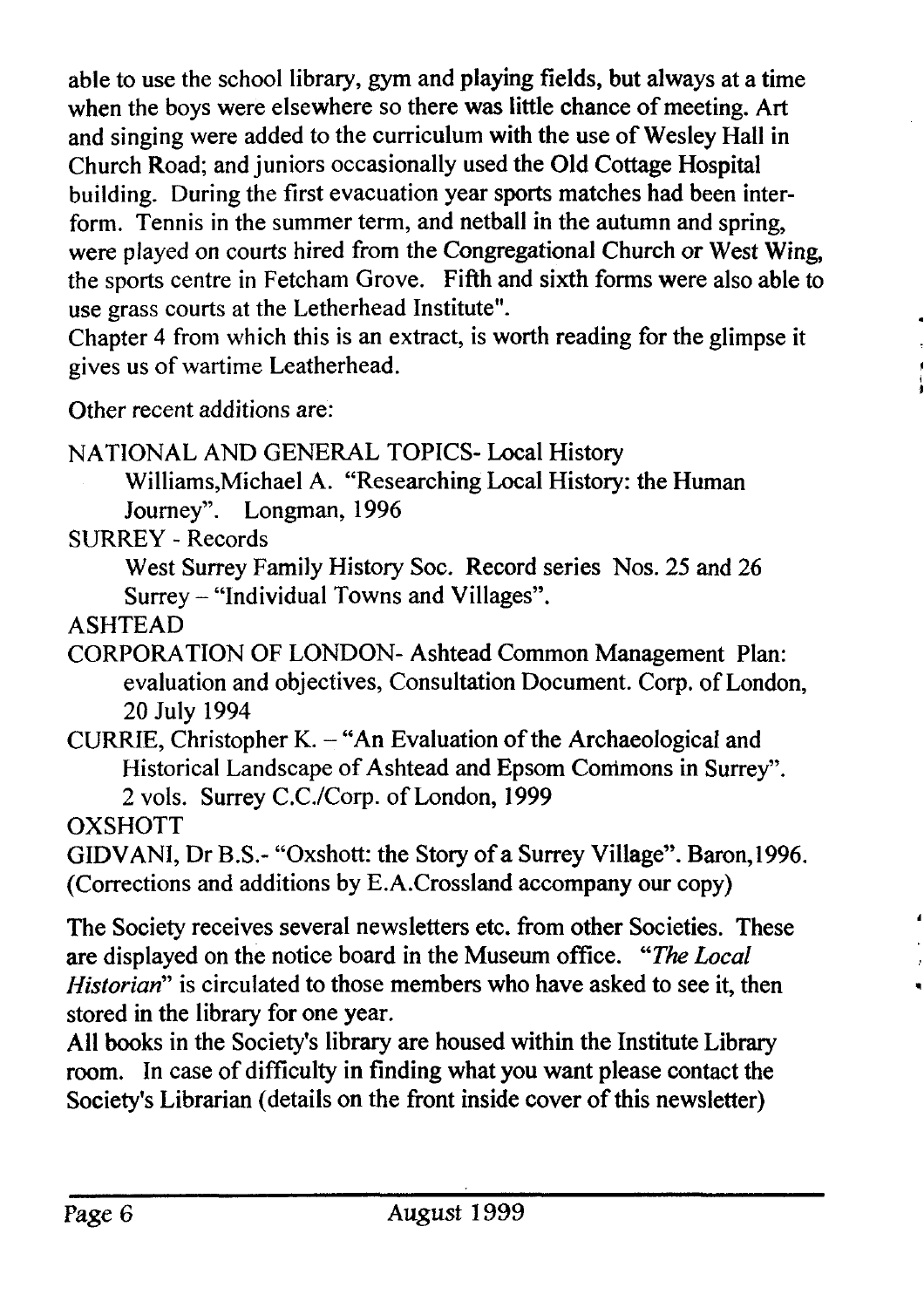Don't forget your current L&DLHS Membership Card when you visit the Library.

#### SURREY INDUSTRIAL HISTORY GROUP

Dear Editor,

You may remember that a few years ago the Surrey Industrial History Group planned to produce a book describing the industrial history of the county entitled GUNPOWDER TO GRAND PRIX.

Owing to the closure of the publishing company the book was not published when planned. However, SIHG are about to produce a similar book, SURREY'S INDUSTRIAL PAST, which will include much of the information prepared for *Gunpowder to Grand Prix.*

This new book will be available from the latter part of October at £12.95 and will be in soft back containing around  $160$  pages including 50 illustrations.

We hope that a number of your members will wish to purchase copies of SURREY'S INDUSTRIAL PAST from us.

A book launch will be held at Dorking Christian Centre on Friday 29th October when we invite everyone to come and hear a brief presentation about the book at 8.00 p.m. The hall will be open from 7.30 p.m. when members of the group, including the authors, will meet you and serve you with complimentary wine or soft drinks.

Everyone will be welcome at the meeting for which there is no admission charge, and we should be very pleased if you could publicise the book and meeting in your Society's newsletter.

The book will be on sale (price £12.95) at this event. Alternatively copies may be ordered from John Mills, 35 Trotsworth Avenue, Virginia Water, GU25 4AN, enclosing a cheque for £12.95 payable to SIHG.

Yours sincerely CHRIS SHEPHEARD Chairman, SIHG

#### NEWS FROM THE FRIENDS

What a joy it was to open ones eyes to a glorious sunny morning on June 22<sup>nd</sup>, the day of our coffee morning. The Museum garden looked lovely thanks to Pam's hard work and the Museum itself was spotless due to Eileen's efforts. Thank you both very much. This year Ernest had his plant stall outside the front door in an effort to catch some passing trade.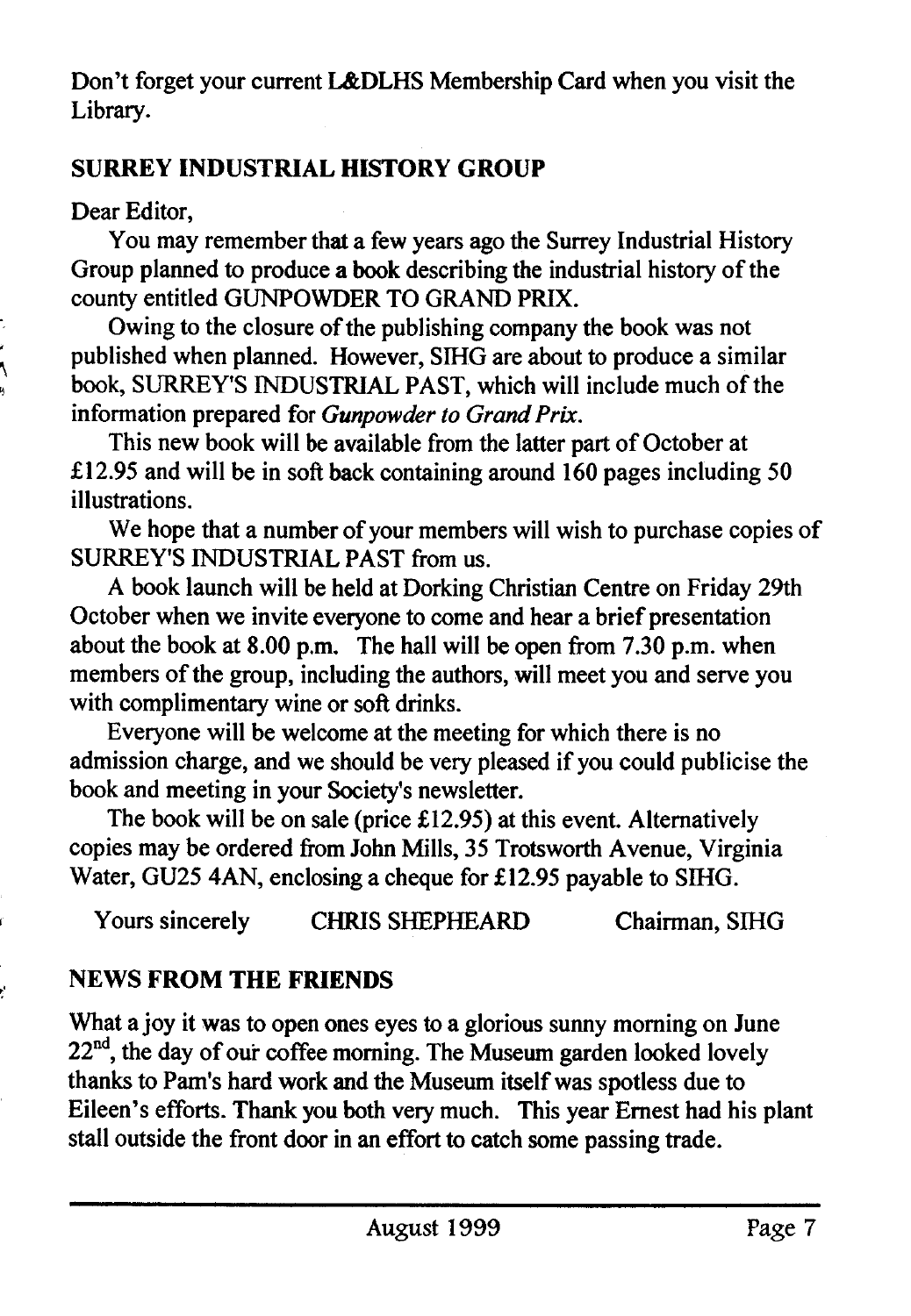He did very well and raised  $£20.50$ : and having the plants in the front certainly left more room in the garden for people to chat and visit the other stalls.

The *bric-a-brac* stall had a very good selection of things to sell and with help from Margaret Longstreath raised £52.20. Pam Starling made a wonderful dogsbody, helping wherever needed. And what a raffle we had this year. John and Jill Rosser had an amazing number of prizes and raised the wonderful sum of £68.50. And 1 mustn't forget the coffee!! It isn't easy to keep a supply of coffee 'on the boil' in our little cottage but somehow Gwen managed it and donations amounted to £52. This made a grand total of  $£153.10$  Of course we have to deduct  $£9.16$  for coffee and £2.58 for biscuits so the grand total raised was £141.36. Well done everyone. It was disappointing that there were very few 'visitors' present. If anyone has any ideas as to how we can achieve this please let me know.

After the coffee , cheese and wine were served to all *Friends of the Museum* which gave us all a chance to get to know each other. The whole morning gave me a lovely feeling of the Museum being a living building, and I look forward to next year and hope we have the same sunshine as we did this year.

In the past the Friends have had an outing to some interesting place. This year we are thinking of going to Chatham Dockyard but so far there has been very little response. There is a board in the office of the Museum for people to sign if they would like to go. Perhaps the venue is not a very suitable one so please let me know where and when we should go.

During the year John Clark resigned as vice chairman after many years service. Thank you so much John for all you have done over the years and we are so pleased that you are continuing to be a Steward.

Iris Butler felt she no longer had the time to devote to being our Secretary. She also had done the job for many years and we miss her experience and wisdom greatly. Thank you very much Iris. So there are two vacancies on the committee. Please will someone feel this is a contribution they could make to the Museum. We meet about six times a year so it's not too onerous, in fact it's quite fun. We also need more Stewards which is a fascinating job as such interesting people visit the Museum.

*Thelma Lucas*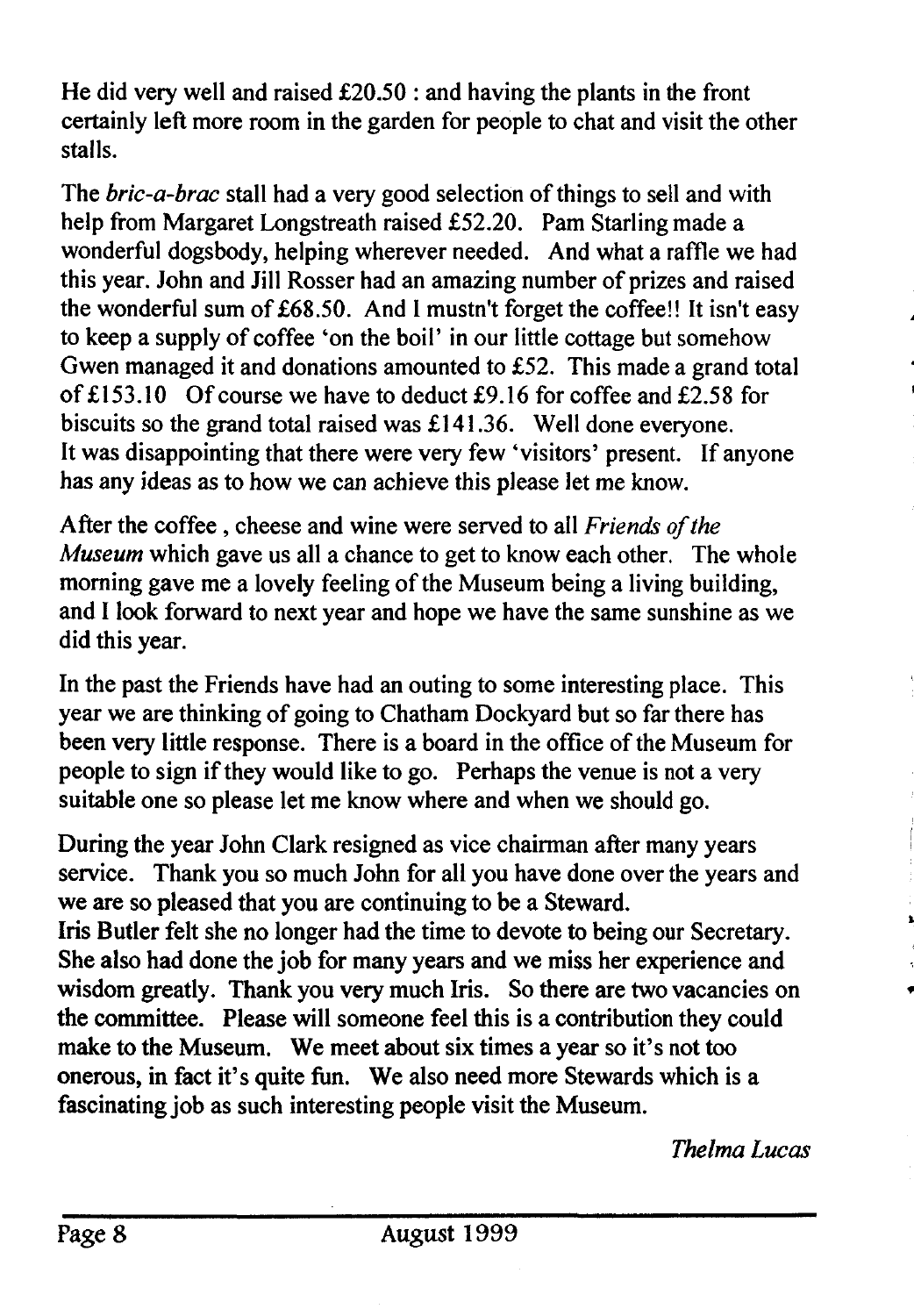#### HOW THE RECORDS SECRETARY WAS SELECTED IN 1968

Linda Heath recently received a letter from David Bruce in which he described how he became the Records Secretary:

*"In January 1968I moved to Little Bookham and very shortly afterwards joined the LDLHS. At the AGM in March I responded to an appeal to help Mr. Ruby (Chairman) with the Society's records, which Mr. Ruby kept in his bungalow in Fetcham.*

*"Soon after this, I visited Mr. Ruby and he showed me the records and explained the filing system and we agreed that I would call again to do some filing and recording. He had been ill previously and must have been taken ill again soon afterwards because I heard no more from him and on 5th May he died. The Society did not contact me and I assumed that they had made arrangements for a member of the committee to look after the records.*

"*However, in Sept. 1968 we had the Floods, particularly in Fetcham where the Rubys lived. Mrs. Ruby asked the Society to remove the records from her bungalow, since some of the material in boxes in her garage had been water-damaged.. I knew nothing about all this.*

*"Whilst I was out shopping with Mary, Mr. Lewarne arrived at my house with all the records. He managed to persuade my 16 year-old daughter, alone in the house, that it would be alright if he left the stuff there. When I came home, to my surprise, I found a large number of sodden cardboard boxes of Roman tiles, fossils, etc. in my garage, and a wardrobe-like cupboard full of documents, maps and photographs standing in my hall! I was thereby promoted to being the unofficial Records Secretary on the grounds that I was the only one who knew anything about the records! "In view of my lightning promotion to Records Secretary and complete lack of knowledge about the Society, Leatherhead, or anything, I had to flounder*

*my way for quite a time. Still, I did it for well over ten years, if not longer*."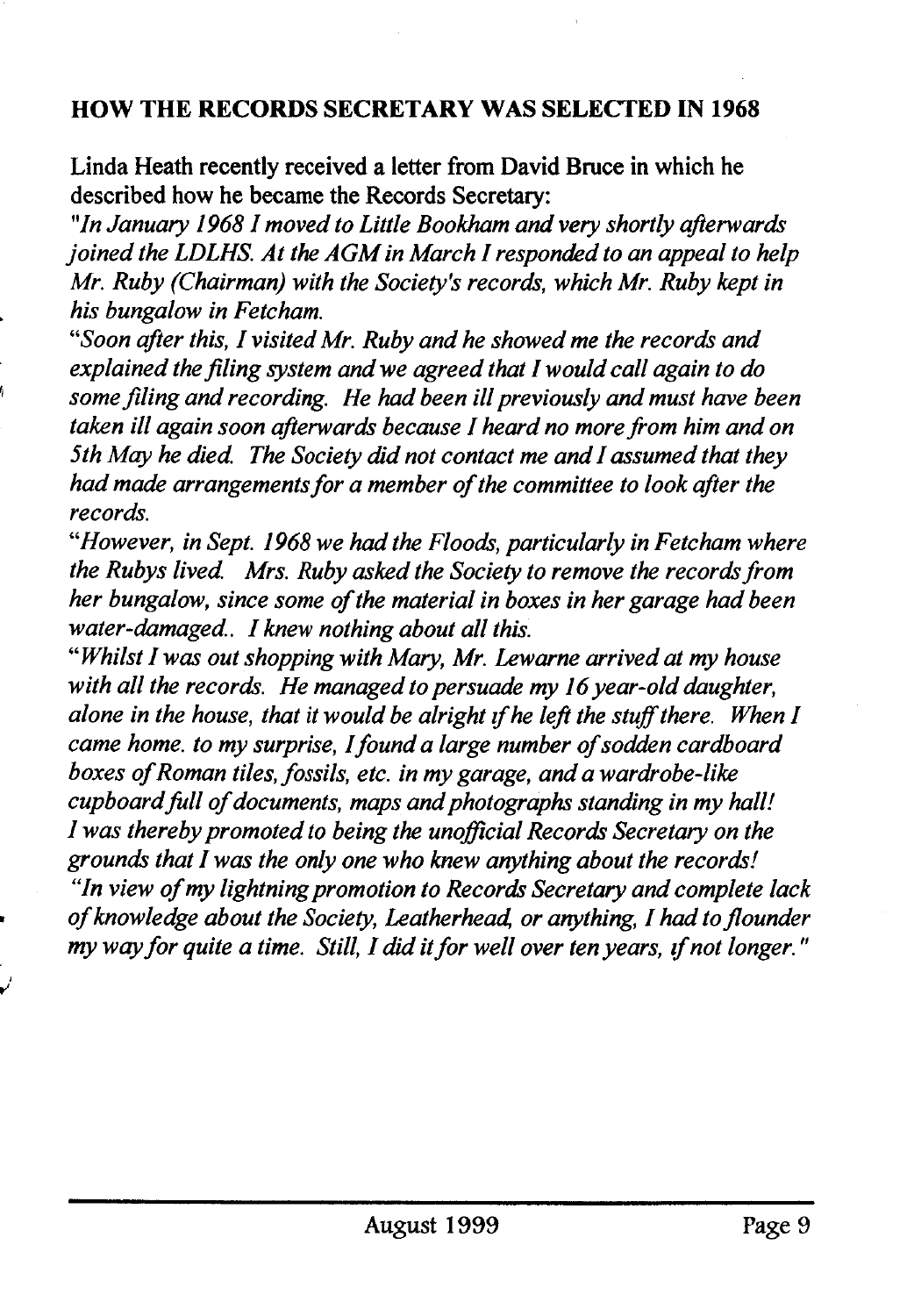#### PROGRAMME

#### LECTURES

All meetings are held in the Dixon Hall of the Letherhead Institute at 7.30 for 8 p.m. Entrance: £1 for members and £2 for non-members. Coffee is included, served from 7.30 p.m.

Friday, 17th September - ."The History of St. John's School" by Richard Hughes, Head of History Department. He will lead our tour of the school on 2nd October.

Friday, 15th October - "Preserve the Buses, Before and After!" A talk about the Cobham Bus Museum by Bill Cottrill, a founder member. This will be followed two days later by a visit by cars to the Bus Museum with a guided tour and a ride in a vintage bus.

Friday, 19th November - The Dallaway Lecture: "Guildford Castle & Royal Palace" by Rob Poulton, SCC Archaeological Unit Manager.

Friday, 17th December -. Christmas Miscellany on "People and Places" (Local if possible) Short talks by members, arranged by Gordon Knowles.

#### VISITS

Saturday, 18th September, 2.0 p.m. - Visit to Reigate led by Gerry Moss to see Cranston Library, churchyard, medieval undercroft and caves. Meet at 2.00 p.m. at Council Office car park, Castlefield Rd. Cost: £3.00 to include donation to Library and entrance to caves.

 $\bullet$ 

Saturday, 2nd October. Visit to St. John's School, led by Richard Hughes.

Meet at 2 p.m. outside main entrance. Cost £1.00 payable on the day, but please send in application form.

Sunday. 17th October • Visit by cars to the Cobham Bus Museum in Redhill Road on left, approx. halfway between A3 roundabout and Weybridge roundabout. (Buses outside entrance.) Meet at 2 p.m. at entrance.

 $Cost: \pounds2.50$  payable on the day, to include guided tour and ride in a vintage bus. Please send in application form. Please send in application form.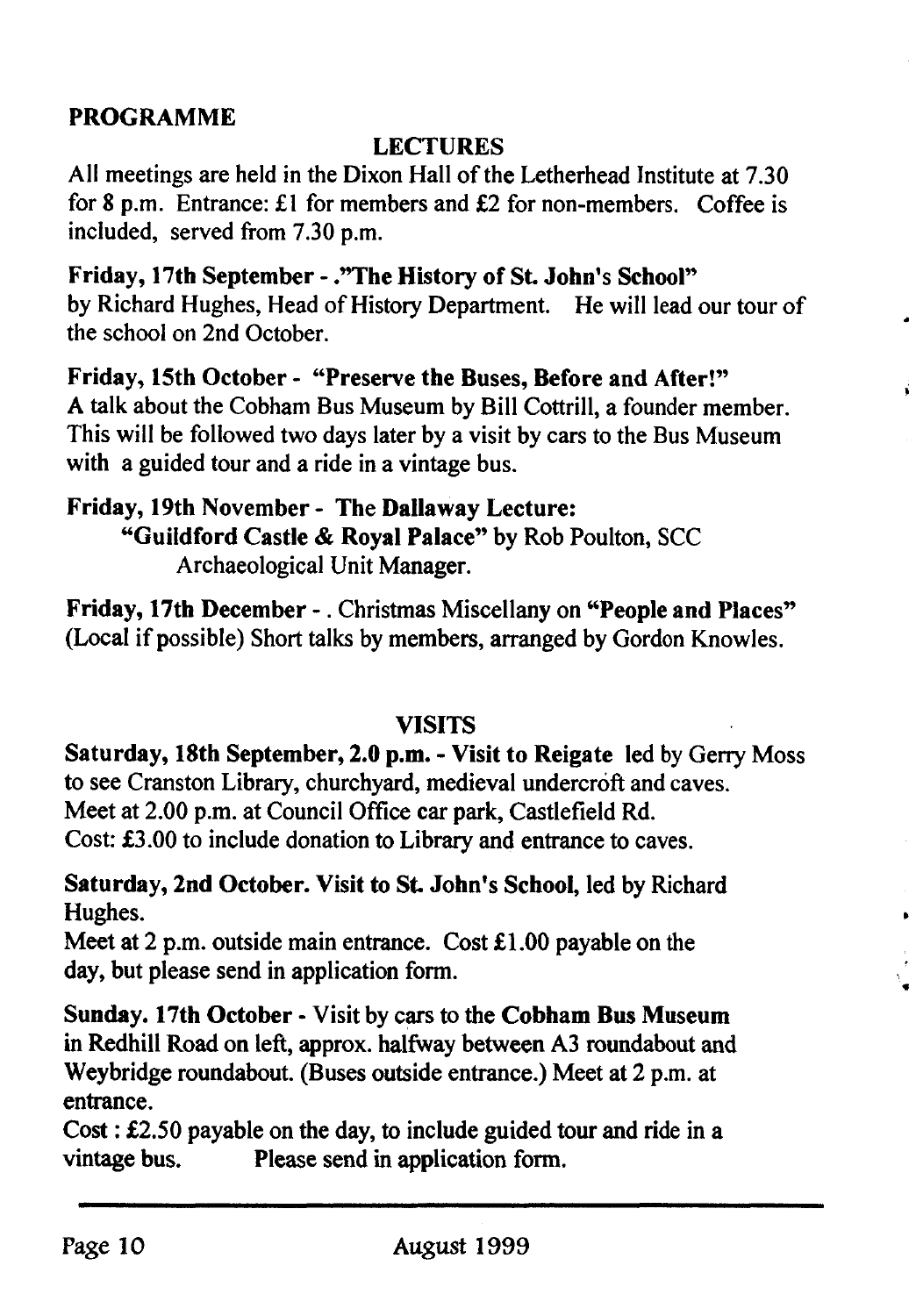#### VISITS IN OCTOBER \*\* PLEASE NOTE\*\*

**For visits where entrance fees or donations are payable on the day there is no need to send any money by post, but we DO need application forms to know how many are coming and for offers and requests for lifts, so do please send application forms. (S.A.E. only if acknowledgement required)**

#### **VISITS THIS YEAR- AND NEXT YEAR**

**This year we have had no coach tours because not enough members signed up last year, so all visits have been by cars, but very few members have signed up for these visits. WHY? Where would you like to visit? PLEASE LET US KNOW!**

**Proposed visits next year include a guided walk round Bookham Commons in April; a visit to Chatley Heath in May and a visit to Painshill in June.**

**Any other ideas? Your suggestions would be welcomed.**

**Please send them to Gordon Knowles. (See application forms for his address)**

*Linda Heath*